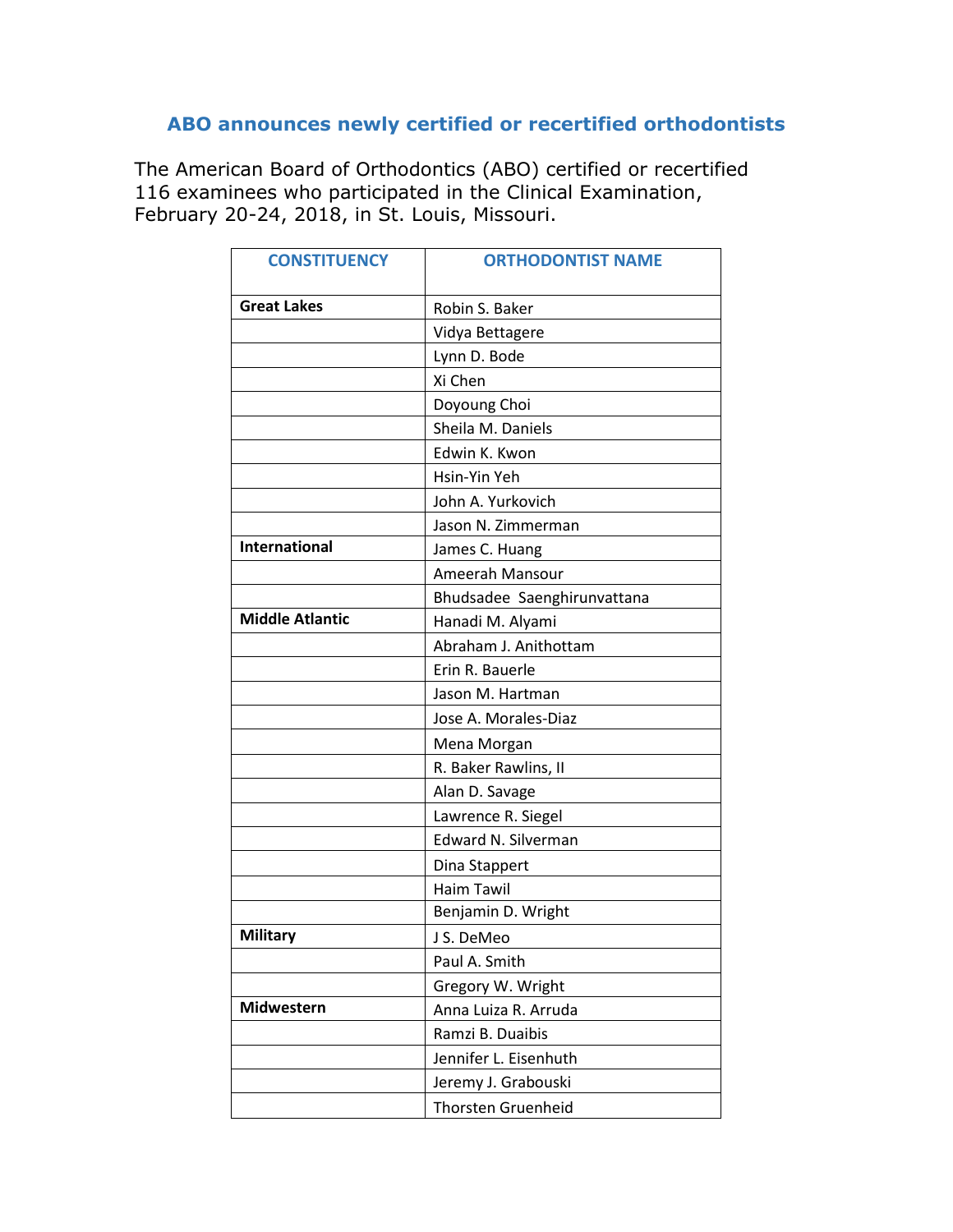|                      | Sung H. Kim                |
|----------------------|----------------------------|
|                      | Ghada Nimeri               |
|                      | Amy N. Schulte             |
|                      | Meenakshi Vishwanath       |
| Northeastern         | Abdulaziz Alamri           |
|                      | Ruba M. Alkadhi            |
|                      | Eliane H. Dutra            |
|                      | Diana J. Esshaki           |
|                      | Alfred C. Griffin          |
|                      | Timothy P. Levine          |
|                      | Maria L. Llompart          |
|                      | Dimitrios Michelogiannakis |
|                      | Jose E. Ortiz              |
|                      | Natalie L. Pinckney        |
|                      | Matthew T. Silver          |
|                      | Brian N. Stearn            |
|                      | Peggy H. P. Yang           |
| <b>Pacific Coast</b> | Samah N. Alfuriji          |
|                      | W. Michael Allen           |
|                      | Hadeel M. Alohali          |
|                      | Hajer A. Alsabban          |
|                      | Evan Ayers                 |
|                      | Alissa F. Borda            |
|                      | Brett R. Brown             |
|                      | Abdulkadir A. Bukhari      |
|                      | Raquel T. Capote           |
|                      | Natalie T. Dang            |
|                      | Morvarid Emamy             |
|                      | David Feller               |
|                      | Travis L. Gibson           |
|                      | Stephen C. Kim             |
|                      | Kevin S. Lee               |
|                      | Michael Lee                |
|                      | Mahshid Mehdipour          |
|                      | Abdulaziz Mohammad         |
|                      | Jonathan P. Paxon          |
|                      | Kathryn A. Preston         |
|                      | Michael O. Rabizadeh       |
|                      | Glen A. Roberson           |
|                      | Andrew P. Serrano          |
|                      | Thomas S. Shipley          |